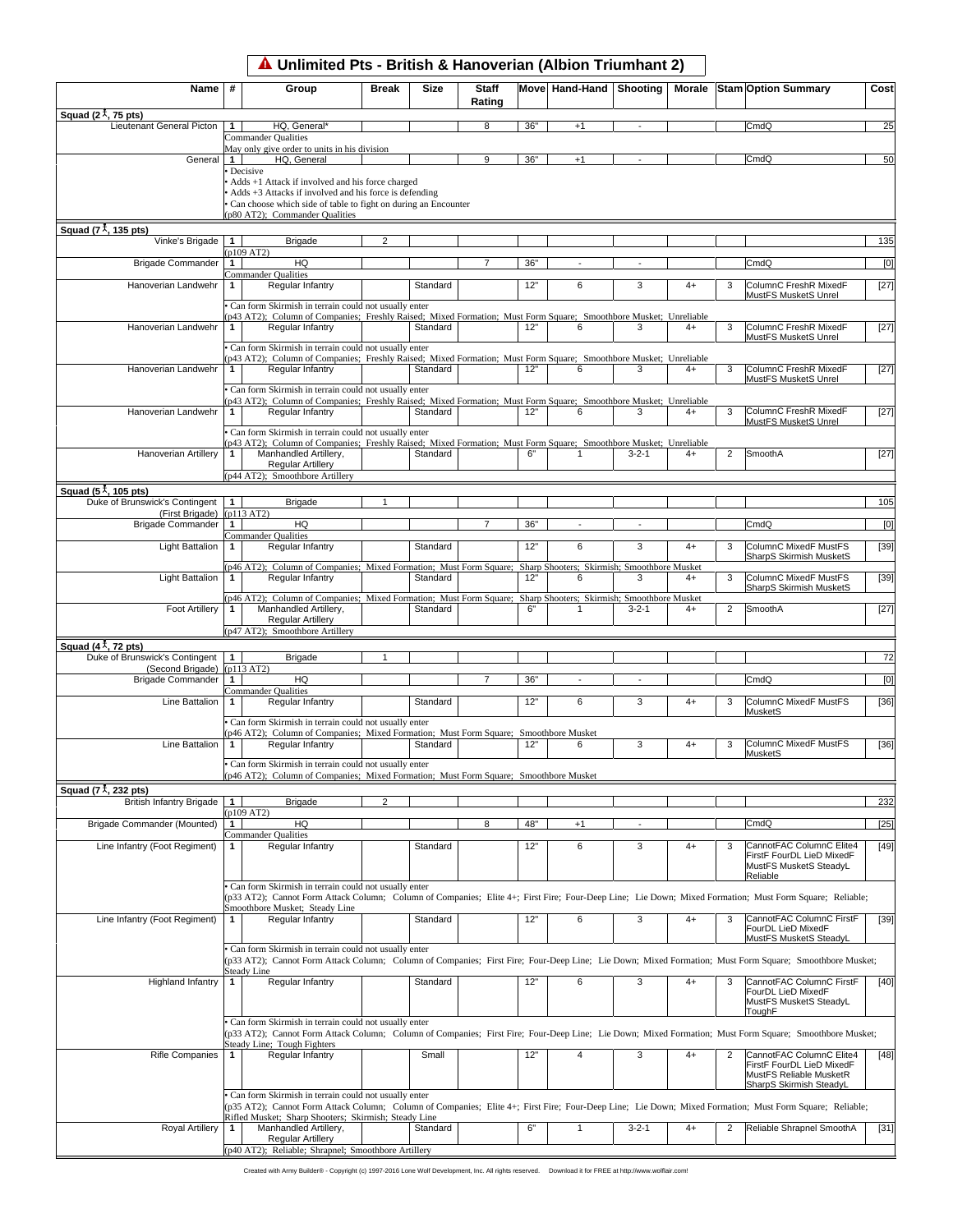| Name                                    | #            | Group                                                                                                | <b>Break</b>   | <b>Size</b> | <b>Staff</b><br>Rating |     | Move Hand-Hand Shooting |             |      |   | Morale Stam Option Summary | Cost   |
|-----------------------------------------|--------------|------------------------------------------------------------------------------------------------------|----------------|-------------|------------------------|-----|-------------------------|-------------|------|---|----------------------------|--------|
| Squad $(51, 189$ pts)                   |              |                                                                                                      |                |             |                        |     |                         |             |      |   |                            |        |
| <b>British Light Cavalry Brigade</b>    |              | <b>Brigade</b>                                                                                       | $\overline{2}$ |             |                        |     |                         |             |      |   |                            | 189    |
|                                         |              | (p110 AT2)                                                                                           |                |             |                        |     |                         |             |      |   |                            |        |
| General                                 | $\mathbf{1}$ | HQ, General                                                                                          |                |             | 8                      | 36" | $+1$                    |             |      |   | CmdO                       | [25]   |
|                                         |              | • Headstrong                                                                                         |                |             |                        |     |                         |             |      |   |                            |        |
|                                         |              | • Adds $+1$ Attacks if involved in combat                                                            |                |             |                        |     |                         |             |      |   |                            |        |
|                                         |              | • A unit under Pack's command can be Valiant, the whole brigade are Tough Fighters                   |                |             |                        |     |                         |             |      |   |                            |        |
|                                         |              | (p80 AT2); Commander Qualities                                                                       |                |             |                        |     |                         |             |      |   |                            |        |
| Hussars                                 |              | <b>Regular Cavalry</b>                                                                               |                | Standard    |                        | 18" | 6                       |             | $4+$ | 3 | DeepF Ferocious Maraud     | [54]   |
|                                         |              |                                                                                                      |                |             |                        |     |                         |             |      |   | Sabre                      |        |
|                                         |              | (p38 AT2); Deep Formation; Ferocious Charge; Marauders; Sabre                                        |                |             |                        |     |                         |             |      |   |                            |        |
| Hussars                                 | $\mathbf{1}$ | <b>Regular Cavalry</b>                                                                               |                | Standard    |                        | 18" | 6                       |             | $4+$ | 3 | DeepF Ferocious Maraud     | [54]   |
|                                         |              |                                                                                                      |                |             |                        |     |                         |             |      |   | Sabre                      |        |
|                                         |              | (p38 AT2); Deep Formation; Ferocious Charge; Marauders; Sabre                                        |                |             |                        |     |                         |             |      |   |                            |        |
| Light Dragoons                          |              | Regular Cavalry                                                                                      |                | Standard    |                        | 18" | 6                       |             | $4+$ | 3 | DeepF Ferocious Maraud     | [56]   |
|                                         |              |                                                                                                      |                |             |                        |     |                         |             |      |   | Sabre                      |        |
|                                         |              | (p38 AT2); Deep Formation; Ferocious Charge; Marauders; Sabre                                        |                |             |                        |     |                         |             |      |   |                            |        |
| Squad $(5\frac{1}{2}, 102 \text{ pts})$ |              |                                                                                                      |                |             |                        |     |                         |             |      |   |                            |        |
| Allied Dutch/Belgian Infantry Brigade   | $\mathbf{1}$ | <b>Brigade</b>                                                                                       |                |             |                        |     |                         |             |      |   |                            | 102    |
|                                         |              | (p115 AT2)                                                                                           |                |             |                        |     |                         |             |      |   |                            |        |
| <b>Brigade Commander</b>                | $\mathbf{1}$ | HO                                                                                                   |                |             |                        | 36" |                         |             |      |   | CmdQ                       | [0]    |
|                                         |              | Commander Qualities                                                                                  |                |             |                        |     |                         |             |      |   |                            |        |
| Dutch Militia                           |              | Regular Infantry                                                                                     |                | Standard    |                        | 12" | 6                       | 3           | $5+$ | 3 | ColumnC FreshR MixedF      | [26]   |
|                                         |              |                                                                                                      |                |             |                        |     |                         |             |      |   | MustFS MusketS             |        |
|                                         |              | Can form Skirmish in terrain could not usually enter                                                 |                |             |                        |     |                         |             |      |   |                            |        |
|                                         |              | (p48 AT2); Column of Companies; Freshly Raised; Mixed Formation; Must Form Square; Smoothbore Musket |                |             |                        |     |                         |             |      |   |                            |        |
| Dutch Line Infantry                     |              | Regular Infantry                                                                                     |                | Standard    |                        | 12" | 6                       | з           | $4+$ | 3 | ColumnC MixedF MustFS      | [36]   |
|                                         |              |                                                                                                      |                |             |                        |     |                         |             |      |   | MusketS                    |        |
|                                         |              | · Can form Skirmish in terrain could not usually enter                                               |                |             |                        |     |                         |             |      |   |                            |        |
|                                         |              | (p48 AT2); Column of Companies; Mixed Formation; Must Form Square; Smoothbore Musket                 |                |             |                        |     |                         |             |      |   |                            |        |
| Dutch Horse Artillery                   |              | Limbered Horse Artillery,                                                                            |                | Standard    |                        | 18" |                         | $3 - 2 - 1$ | $4+$ |   | Maraud SmoothA             | $[40]$ |
|                                         |              | <b>Reqular Artillery</b>                                                                             |                |             |                        |     |                         |             |      |   |                            |        |
|                                         |              | (p49 AT2); Marauders; Smoothbore Artillery                                                           |                |             |                        |     |                         |             |      |   |                            |        |
|                                         |              |                                                                                                      |                |             |                        |     |                         |             |      |   | Total Cost: 910            |        |

| <b>Option Footnotes</b>    |                                                                                                                                                           |
|----------------------------|-----------------------------------------------------------------------------------------------------------------------------------------------------------|
|                            | <b>Special Rules</b>                                                                                                                                      |
| Cannot Form Attack Column  | Only operate in Line or March Column                                                                                                                      |
|                            | p39 AT1/p31 AT2)                                                                                                                                          |
| Column of Companies        | (p31 AT2)                                                                                                                                                 |
| <b>Commander Qualities</b> | · Roll D6:                                                                                                                                                |
|                            | 1-2: Agression                                                                                                                                            |
|                            | 3-4: Decisiveness<br>5-6: Independance                                                                                                                    |
|                            | • Roll a further D6:                                                                                                                                      |
|                            | $1-3$ : Low                                                                                                                                               |
|                            | 4-6: High                                                                                                                                                 |
|                            | Compare result:                                                                                                                                           |
|                            | High Agression: +1 if all units in commander's division charge, -1 all other orders                                                                       |
|                            | Low Agression: -1 order if moving towards enemy, +1 all other orders                                                                                      |
|                            | High Decisiveness: Re-roll one additional failed order, if this fails then automatic Blunder                                                              |
|                            | Low Decisiveness: Any order that would allow three moves must be re-rolled                                                                                |
|                            | High Independence: Must give orders before other commanders or suffers -1 penalty                                                                         |
|                            | Low Independence: Must give orders after other commanders or suffers -1 penalty                                                                           |
| Deep Formation             | p94 rulebook)<br>· Unit arraned 3 wide and deep                                                                                                           |
|                            | Add +1 to Orders given to unit                                                                                                                            |
|                            | Add +1 Combat Resolution                                                                                                                                  |
|                            | Artillery targeting unit gain +1 to hit                                                                                                                   |
|                            | Reduces Hand-toHand by 1                                                                                                                                  |
|                            | p36 AT2)                                                                                                                                                  |
| Elite 4+                   | Before Orders roll D6 for Disordered Elite units not in hand-to-hand                                                                                      |
|                            | On 4+ overcomes Disordered                                                                                                                                |
|                            | p89 rulebook)                                                                                                                                             |
| Ferocious Charge           | Re-roll failed attacks when charging/counter-charging in first round of hand-to-hand                                                                      |
|                            | p90 rulebook)                                                                                                                                             |
| <b>First Fire</b>          | First time fires gets +1 shot                                                                                                                             |
| Four-Deep Line             | p90 rulebook)<br>p31 AT2)                                                                                                                                 |
| <b>Freshly Raised</b>      | First time unit shoots or engages in hand-to-hand roll D6:                                                                                                |
|                            | 1: All shots/hand-to-hand need 6 to hit this turn, Disordered                                                                                             |
|                            | 2-3: All shots/hand-to-hand need 6 to hit                                                                                                                 |
|                            | 4-5: No effect                                                                                                                                            |
|                            | 6: Extra attack/shot                                                                                                                                      |
|                            | p90-91 rulebook)                                                                                                                                          |
| Lie Down                   | • Artillery fire targetting a unit that is Laid Down re-rolls hits at Medium or Long range                                                                |
|                            | If Infantry Battalion is Laid Down and contacted then it immediately disperses and removed                                                                |
|                            | p31 AT2)                                                                                                                                                  |
| Marauders                  | Ignore distance modifiers when issuing Commands<br>p91 rulebook)                                                                                          |
| <b>Mixed Formation</b>     | p39 AT1/p31 AT2)                                                                                                                                          |
| Must Form Square           | p39 AT1/p31 AT2)                                                                                                                                          |
| Reliable                   | • Add +1 to command rating                                                                                                                                |
|                            | Only applies if all units in the group are Reliable                                                                                                       |
|                            | p91 rulebook)                                                                                                                                             |
| <b>Sharp Shooters</b>      | Re-roll one missed shot each time shoots                                                                                                                  |
|                            | p91 rulebook)                                                                                                                                             |
| Shrapnel                   | • 3 dice at Medium range                                                                                                                                  |
|                            | Requires 5 to hit before modifiers                                                                                                                        |
|                            | p101 AT1/p39 AT2)                                                                                                                                         |
| Skirmish                   | May adopt Skirmish formation                                                                                                                              |
|                            | No Flank or Rear                                                                                                                                          |
| <b>Steady Line</b>         | p115 rulebook)<br>Stand and Fire OR                                                                                                                       |
|                            | Fire and Counter Charge                                                                                                                                   |
|                            | p39 AT1/p31 AT2)                                                                                                                                          |
| Tough Fighters             | Re-roll failed hand-to-hand combat attack                                                                                                                 |
|                            | p92 rulebook)                                                                                                                                             |
|                            | Created with Army Builder® - Copyright (c) 1997-2016 Lone Wolf Development, Inc. All rights reserved.<br>Download it for FREE at http://www.wolflair.com! |